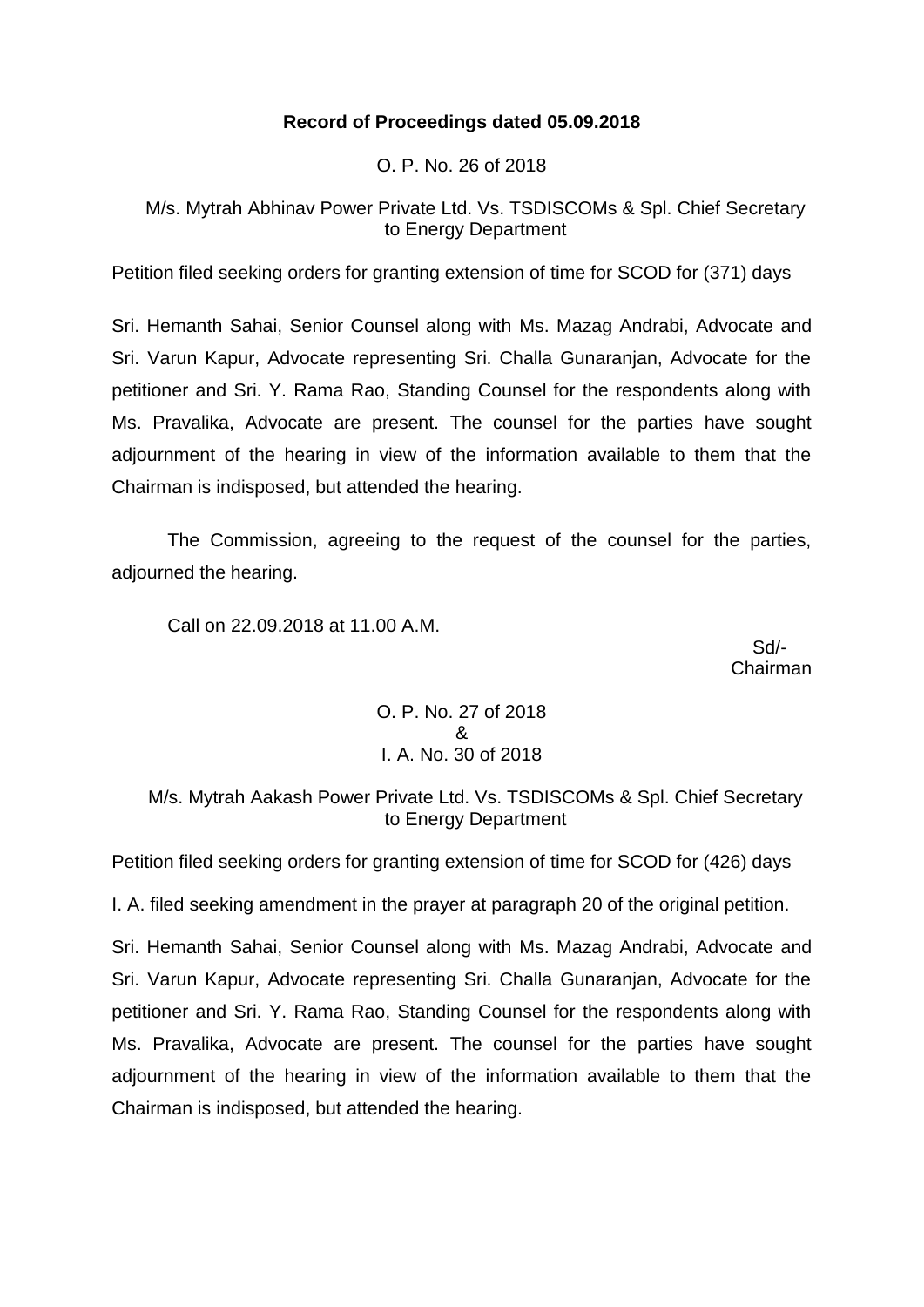The Commission, agreeing to the request of the counsel for the parties, adjourned the hearing.

Call on 22.09.2018 at 11.00 A.M.

 Sd/- Chairman

## O. P. No. 30 of 2018

## M/s. Mytrah Adarsh Power Private Ltd. Vs. TSDISCOMs & Spl. Chief Secretary to Energy Department

Petition filed seeking orders for granting extension of time for SCOD for (488) days

Sri. Hemanth Sahai, Senior Counsel along with Ms. Mazag Andrabi, Advocate and Sri. Varun Kapur, Advocate representing Sri. Challa Gunaranjan, Advocate for the petitioner and Sri. Y. Rama Rao, Standing Counsel for the respondents along with Ms. Pravalika, Advocate are present. The counsel for the parties have sought adjournment of the hearing in view of the information available to them that the Chairman is indisposed, but attended the hearing.

The Commission, agreeing to the request of the counsel for the parties, adjourned the hearing.

Call on 22.09.2018 at 11.00 A.M.

 Sd/- Chairman

#### O. P. No. 33 of 2018

M/s. Mytrah Adarsh Power Private Ltd. Vs. TSDISCOMs & Spl. Chief Secretary to Energy Department

Petition filed seeking orders for granting extension of time for SCOD for (274) days

Sri. Hemanth Sahai, Senior Counsel along with Ms. Mazag Andrabi, Advocate and Sri. Varun Kapur, Advocate representing Sri. Challa Gunaranjan, Advocate for the petitioner and Sri. Y. Rama Rao, Standing Counsel for the respondents along with Ms. Pravalika, Advocate are present. The counsel for the parties have sought adjournment of the hearing in view of the information available to them that the Chairman is indisposed, but attended the hearing.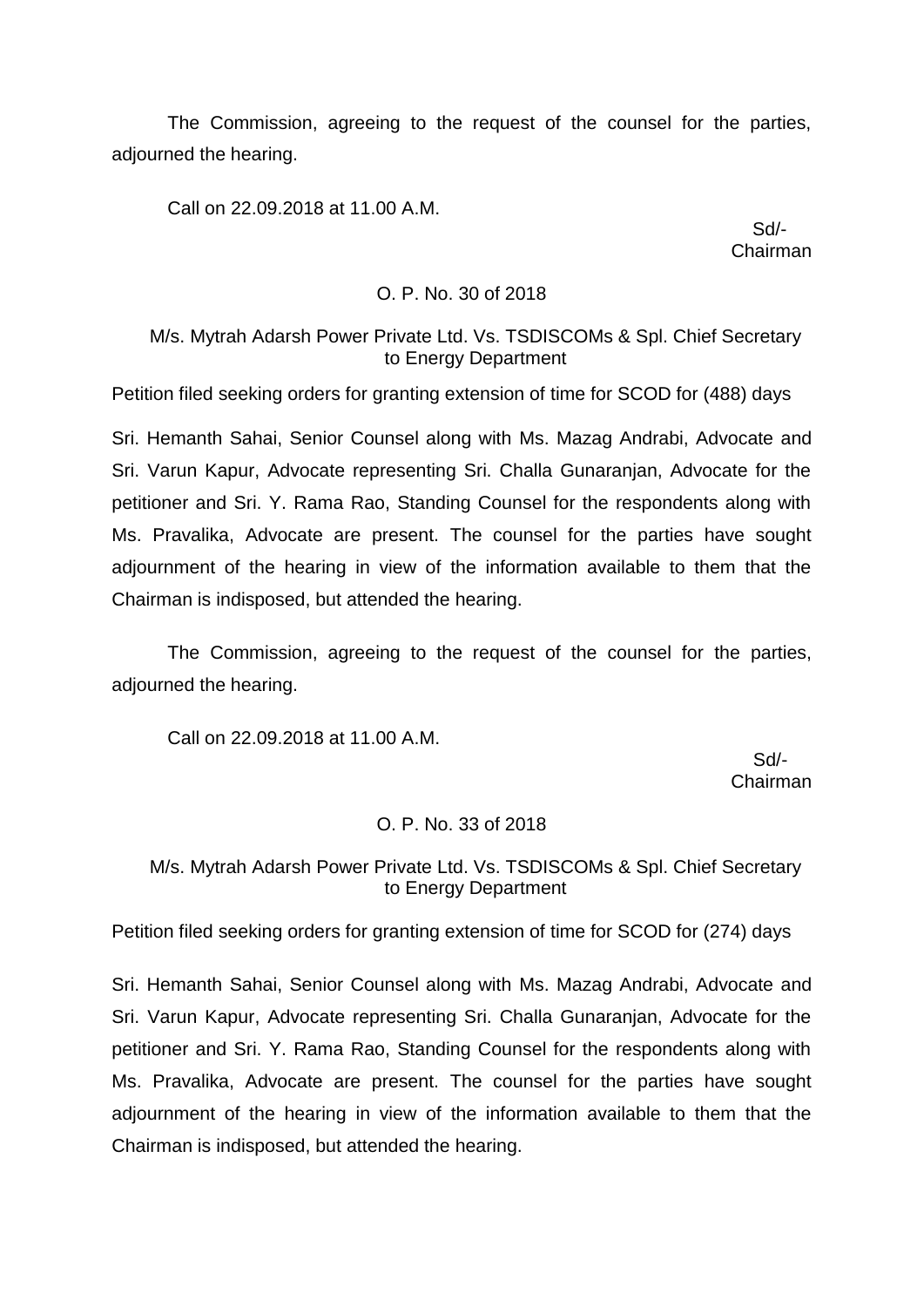The Commission, agreeing to the request of the counsel for the parties, adjourned the hearing.

Call on 22.09.2018 at 11.00 A.M.

 Sd/- Chairman

#### O. P. No. 35 of 2018

M/s. Mytrah Abhinav Power Pvt. Ltd. Vs. TSDISCOMs &Spl. Chief Secretary Petition filed seeking orders for granting extension of time for SCOD for (274) days

Sri. Hemanth Sahai, Senior Counsel along with Ms. Mazag Andrabi, Advocate and Sri. Varun Kapur, Advocate representing Sri. Challa Gunaranjan, Advocate for the petitioner and Sri. Y. Rama Rao, Standing Counsel for the respondents along with Ms. Pravalika, Advocate are present. The counsel for the parties have sought adjournment of the hearing in view of the information available to them that the Chairman is indisposed, but attended the hearing.

The Commission, agreeing to the request of the counsel for the parties, adjourned the hearing.

Call on 22.09.2018 at 11.00 A.M.

 Sd/- Chairman

> O. P. No. 37 of 2018 & I. A. No. 31 of 2018

M/s. Mytrah Agriya Power Pvt. Ltd. Vs. TSDISCOMs &Spl. Chief Secretary Petition filed seeking orders for granting extension of time for SCOD for (420) days

I. A. filed seeking amendment in the prayer at paragraph 20 of the original petition.

Sri. Hemanth Sahai, Senior Counsel along with Ms. Mazag Andrabi, Advocate and Sri. Varun Kapur, Advocate representing Sri. Challa Gunaranjan, Advocate for the petitioner and Sri. Y. Rama Rao, Standing Counsel for the respondents along with Ms. Pravalika, Advocate are present. The counsel for the parties have sought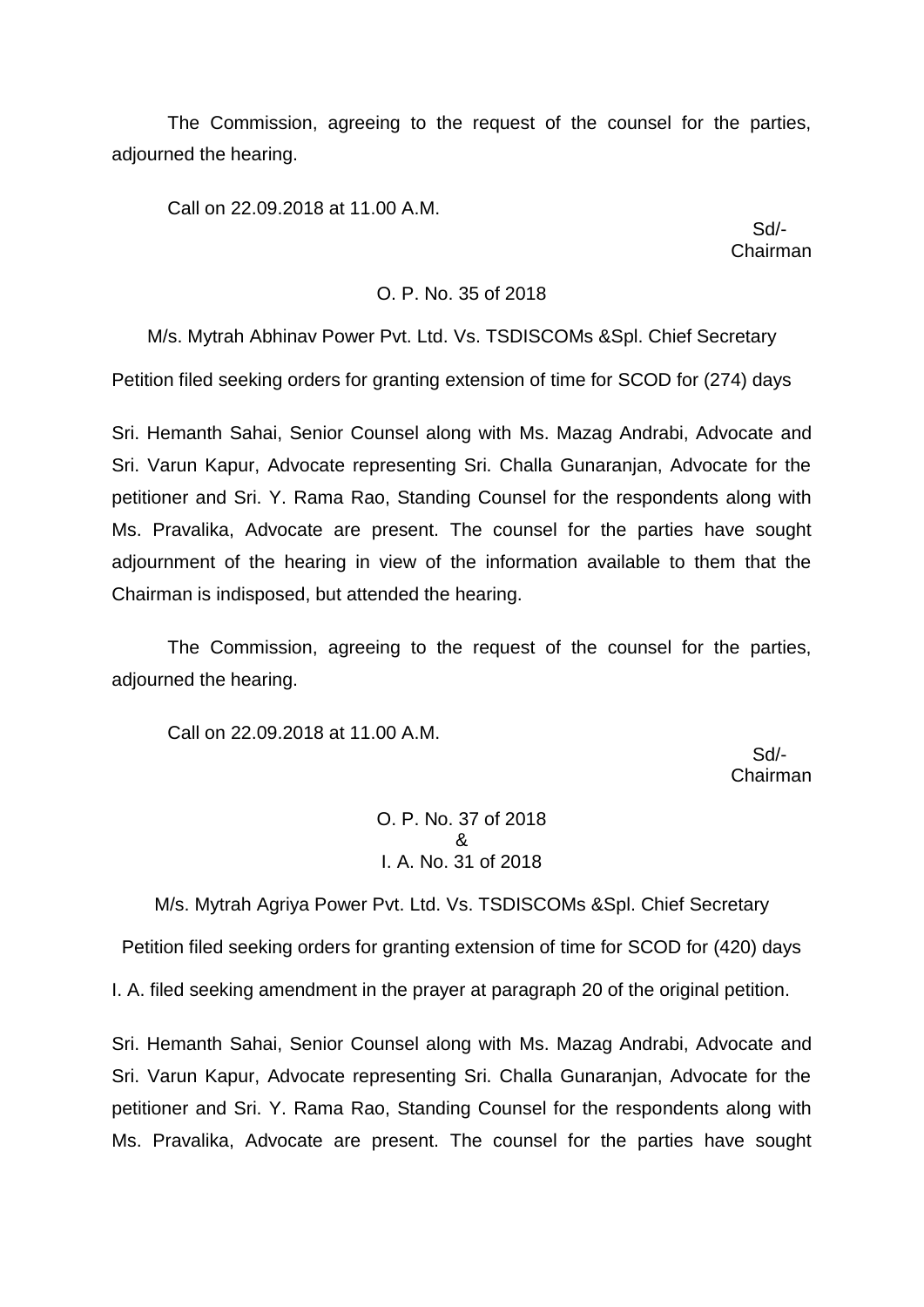adjournment of the hearing in view of the information available to them that the Chairman is indisposed, but attended the hearing.

The Commission, agreeing to the request of the counsel for the parties, adjourned the hearing.

Call on 22.09.2018 at 11.00 A.M.

 Sd/- Chairman

## O. P. No. 38 of 2018

M/s. Mytrah Agriya Power Pvt. Ltd. Vs. TSDISCOMs &Spl. Chief Secretary

Petition filed seeking orders for granting extension of time for SCOD for (436) days

Sri. Hemanth Sahai, Senior Counsel along with Ms. Mazag Andrabi, Advocate and Sri. Varun Kapur, Advocate representing Sri. Challa Gunaranjan, Advocate for the petitioner and Sri. Y. Rama Rao, Standing Counsel for the respondents along with Ms. Pravalika, Advocate are present. The counsel for the parties have sought adjournment of the hearing in view of the information available to them that the Chairman is indisposed, but attended the hearing.

The Commission, agreeing to the request of the counsel for the parties, adjourned the hearing.

Call on 22.09.2018 at 11.00 A.M.

 Sd/- Chairman

> O. P. No. 58 of 2018 & I. A. No. 34 of 2018

M/s. Clean Solar Power (Chitradurga) Pvt. Ltd. Vs. TSSPDCL & TSTRANSCO

Petition filed seeking extension of time for SCOD beyond 21.05.2017 until the respondent No. 1 verifies the commissioning of the project, set aside or quash the letter dated 30.05.2018 written by respondent No.1 to the petitioner and declare that the events delayed the project are in nature of force majeure and the petitioner is not liable for delay as specified under Article 10.5 of PPA or otherwise for delay in SCOD.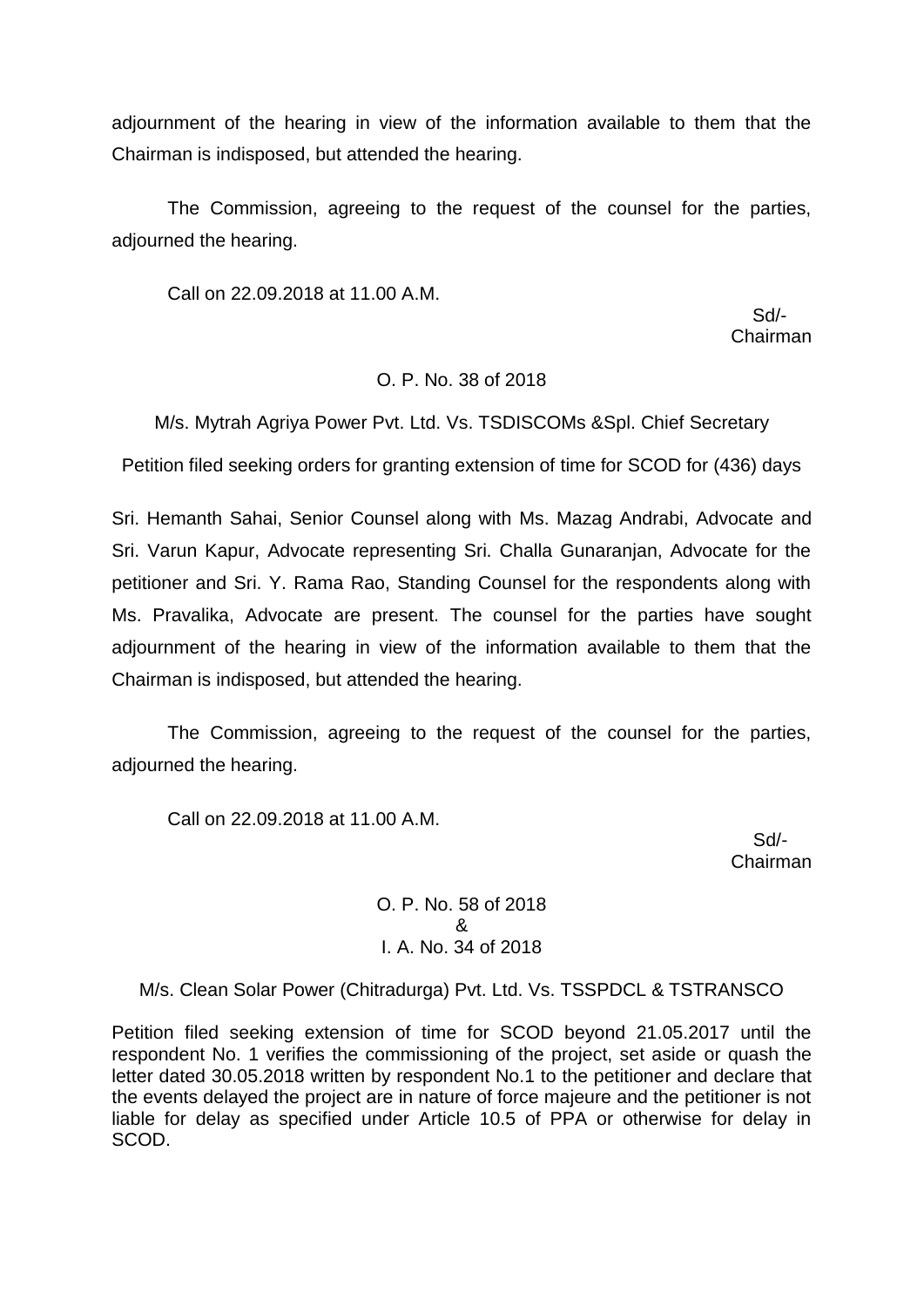I. A. filed seeking directions to respondent No. 1 to procure power from the petitioner's project subject to final outcome of the petition.

Sri. L. Ravichander, Senior Advocate for the petitioner alongwith Sri. Avijeet Lala, Advocate, Ms. Shreya Mukerjee, Advocate, Sri. Avinash Desai, Advocate and Sri. Jashwanth Rao, Advocate and Sri. Y. Rama Rao, Standing Counsel for the respondents along with Ms. Pravalika, Advocate are present. The counsel for the parties have sought adjournment of the hearing in view of the information available to them that the Chairman is indisposed, but attended the hearing.

The counsel for the petitioner stated that there is urgency for granting interim order for synchronization of the project. The respondents are delaying the same. The counsel for the respondents stated that he needs time for filing counter to the main petition and interlocutory application, as such sought time of two weeks. The counsel for the petitioner agreed to the request stating that having waited for so long for synchronization another week is not an issue. Thus, the I. A. also stands adjourned along with the original petition.

The Commission, agreeing to the request of the counsel for the parties, adjourned the hearing.

Call on 22.09.2018 at 11.00 A.M.

 Sd/- Chairman

> O. P. No. 59 of 2018 & I. A. No. 35 of 2018

Petition filed seeking certain directions to APGENCO and APDICOMs

I. A. filed seeking interim directions to APGENCO not to proceed with coercive measures before any other forum in respect of the alleged claim to be paid by **TSDISCOMs** 

Sri. Y. Rama Rao, Standing Counsel for the petitioners along with Ms. Pravalika, Advocate and Sri. G.V. Brahmananda Rao, Advocate representing Sri. P. Shiva Rao, Advocate for the Respondents No. 2 to 4 are present. There is no representation for the respondent No.1. The counsel for the respondent Nos. 2 to 4 sought to file vakalat on behalf of the respondents. The counsel for the parties have sought